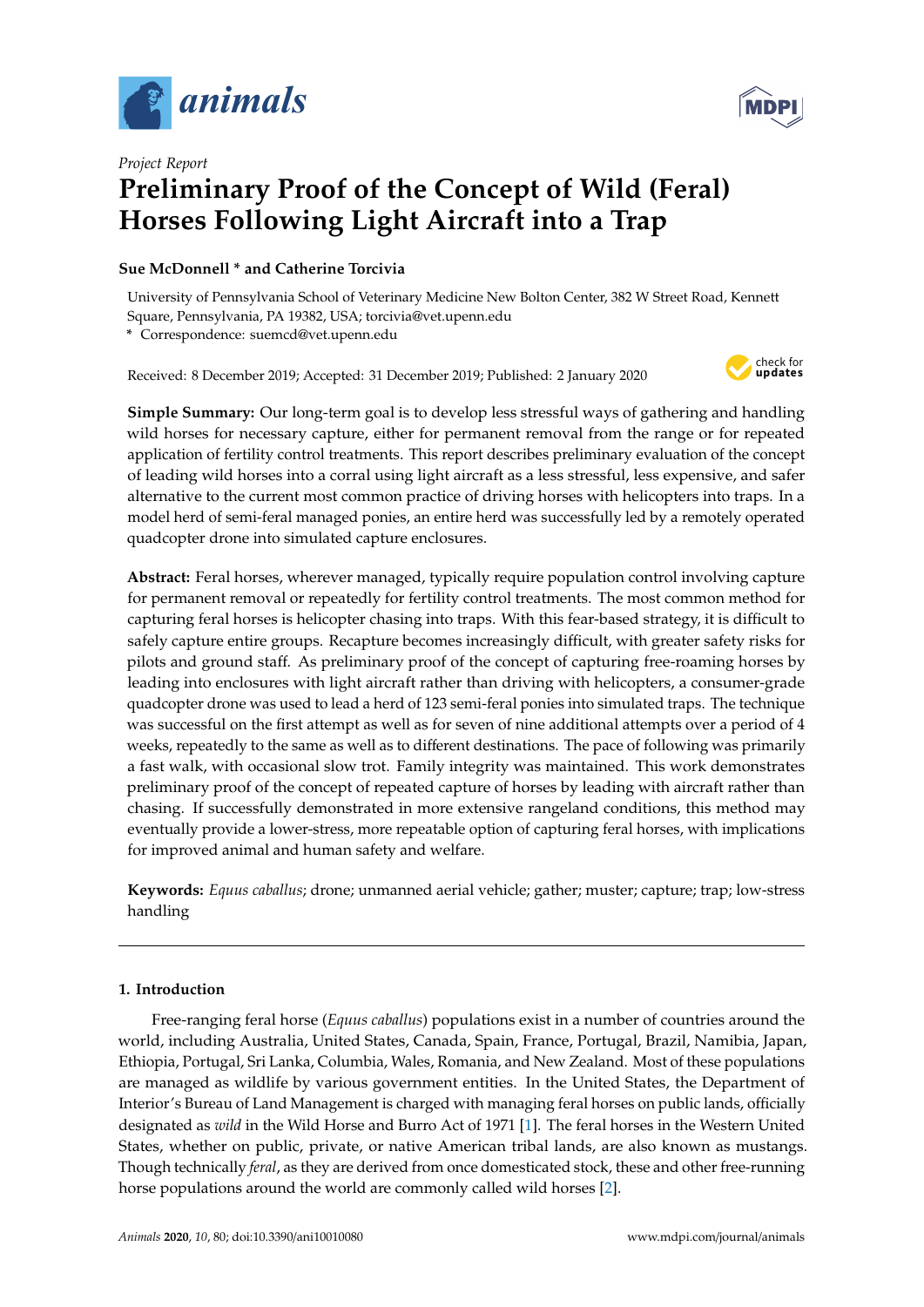Management of feral horse populations typically requires periodic capture of free-roaming herds (referred to as *gathering* or *mustering*), either for permanent removal from the range, or in recent years for application of population fertility control interventions before return to the range. The most common modern method of gathering feral horses in the United States has involved the use of helicopters to drive herds into well-designed temporary traps. The technique involves approaching the horses in a threatening, though carefully measured, manner that provokes neighboring bands to coalesce as a larger assemblage to "escape" as a group. With skillful directional pressure of their natural escape behavior, groups can be directed by the helicopter into a trap. An example video recording of a helicopter gathering of horses in Australia in 2015 can be viewed online [\[3\]](#page-6-2). The United States Department of Interior's Bureau of Land Management (BLM), which conducts most of the wild horse gathers in the United States, generally considers this capture method humane and the only efficient method for much of the terrain where horses are managed. However, there clearly are challenges and potential welfare threats with this method of capturing horses [\[4\]](#page-7-0). While the goal is to move the horses at a reasonably slow pace (trot or slow canter), this is not always achieved. Travelling long distances at any pace faster than a walk and occasional trot may be difficult for foals, pregnant mares, as well as for aged or disabled horses. Individual band members may become separated and left behind on the range. Family band separations can induce panicked attempts to re-unite, resulting in injuries and deaths. Highly aroused groups arriving at speed into small traps can also result in injuries. The percentage of known deaths, including death following traumatic injury while in the trap, has been estimated at approximately 0.5% [\[5\]](#page-7-1). Non-lethal injuries are not officially recorded. Additionally, of considerable practical importance, as an open plain-grazing species, horses are efficient learners relative to negative or stressful experiences, and so repeat helicopter-driven capture becomes increasingly difficult [\[4\]](#page-7-0).

An alternative method of gathering is passive trapping, using, for example, water during droughts, highly palatable feed stuffs, or salt/mineral licks. Passive trapping has the advantage of reduced risks of physical stress and/or injury, social disruption, and traumatic negative first experience with humans that is no doubt deleterious to future capture and/or for those animals removed from the range for eventual taming for domestic care and use. Passive trapping has been used by BLM to a limited extent, more often during draught emergency, with only a few locations where bait trapping is currently expected to be used routinely [\[6\]](#page-7-2).

The purpose of the work reported here was to explore preliminary proof of the concept of an alternative ethology-informed method of active trapping, using a light aircraft to lead, rather than to drive, bands or herds of free-roaming horses into trap enclosures. This concept is based on the natural instinctive behavioral tendency of horses to become alert to intruders or novel objects and to respond as a herd according to the level of sympathetic arousal evoked. Their behavioral response to novel/potentially threatening stimuli ranges from positive curious interest, to mild concern/vigilant monitoring, or to retreat, either measured or in full panic flight. We hypothesize that a low-flying aircraft, piloted in a manner that evokes and maintains sympathetic arousal within the *curious interest* to *mild concern* level can lead an entire group of free-roaming horses from one area to another and into traps. We further hypothesize that this method will (a) not require any pre-conditioning of the animals; (b) be repeatable as necessary; (c) be controllable to a pace within the range of a fast-walk to occasional easy trot; and (d) will allow family groups to be kept together en route and during capture. Additionally, we hypothesize that stallions will take the lead and, once committed to monitor the aircraft, will call back to alert the remainder of the herd to instinctively follow together. As a preliminary proof of the concept, our model approach was to employ a small consumer-grade quadcopter unmanned aerial vehicle (drone) as the novel mildly threatening stimulus to lead a herd of semi-feral ponies into various simulated traps.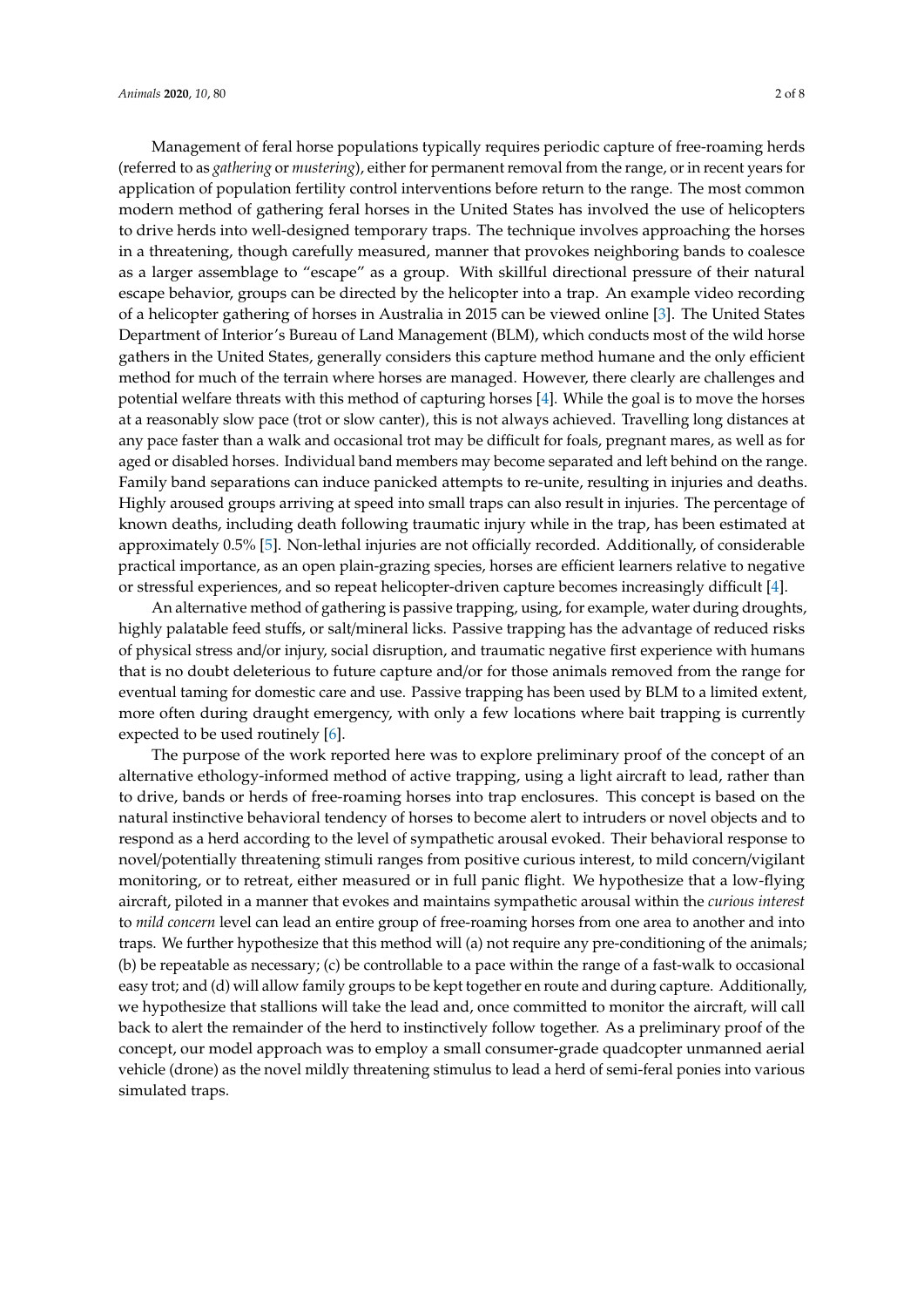# **2. Materials and Methods**

#### *2.1. Study Population and Enclosure*

The study group consisted of a herd of semi-feral Shetland-type ponies kept at the University of Pennsylvania's School of Veterinary Medicine's New Bolton Center large animal campus in Southern Chester County, Pennsylvania. This herd was established in 1994 as a model for the study of reproductive physiology and behavior of horses living continuously under natural social and environmental conditions. This is a closed herd of intact animals (permanent removals for population management, no returns, and no additions other than births). At the time of this work, the herd of 123 animals consisted of ten harem bands, three distinct bachelor bands, and two mixed sex bands of young stallions and fillies in transition from their natal bands. Their 40 acre enclosure includes multiple natural water sources and ample natural forage and browse except in winter when supplemental grass hay is distributed throughout the enclosure. Handling is limited to periodic routine health care (annual vaccination, deworming). This is accomplished by luring (similar to bait trapping) the entire harem or bachelor bands, one band at a time, into a catch pen system with multiple sub-compartments and chutes to enable separation as needed for safe low-stress interaction with individual animals. In addition to luring, animals are reinforced with highly palatable feed treats or mutual grooming style scratching for entering individual treatment pens as well as for complying with mildly aversive health care and research sampling procedures.

#### *2.2. Animal Care and Use Approval*

The care of these animals and the procedures reported here have been approved by the University of Pennsylvania Animal Care and Use Committee, following all applicable guidelines set forth for research and teaching horses.

### *2.3. Simulated Traps*

For the purposes of this study, three small enclosures  $(\frac{1}{4}, \frac{3}{4})$  and 1 acre; contiguous to the herds' permanent enclosure) were available to use as simulated trap destinations. One of these enclosures was adjacent to an area of their enclosure near a swine production facility. This herd historically had avoided that area, especially when in certain weather conditions the swine odor was particularly pungent. This "trap" was included purposefully to simulate a particularly challenging destination.

### *2.4. Drone*

A consumer-grade quadcopter drone was used (DJI Phantom 3, Standard model; Shenzhen Dajiang Baiwang Technology Co., Ltd., Shenzhen, China). This model has features recommended for ease of handling for beginner drone pilots, including automatic stabilization and return to base upon request or automatically before battery depletion. It carries a video camera/recorder with the ability to transmit real-time video to a cell phone as an aid to piloting when the drone is out of direct view. In order to maintain a video view of the herd whether approaching or retreating, the pilot learned to fly the drone both forwards when approaching the herd and backwards when retreating.

#### *2.5. Personnel*

All simulated gather attempts were done by the two authors. One (Catherine Torcivia) did all the piloting of the drone. She was a recent graduate veterinarian with several years' experience training horses, but no previous experience piloting a drone or leading horses using this ethology-based method. Preparation included 5 training flights in an open field as well as orientation to the behavioral responses of horses corresponding to the level of sympathetic arousal to induce a following response. The other author (Sue McDonnell) served as an assistant. She is an applied animal ethologist and behavioral physiologist, with greater than 35 years' experience with herding and leading unhandled/untrained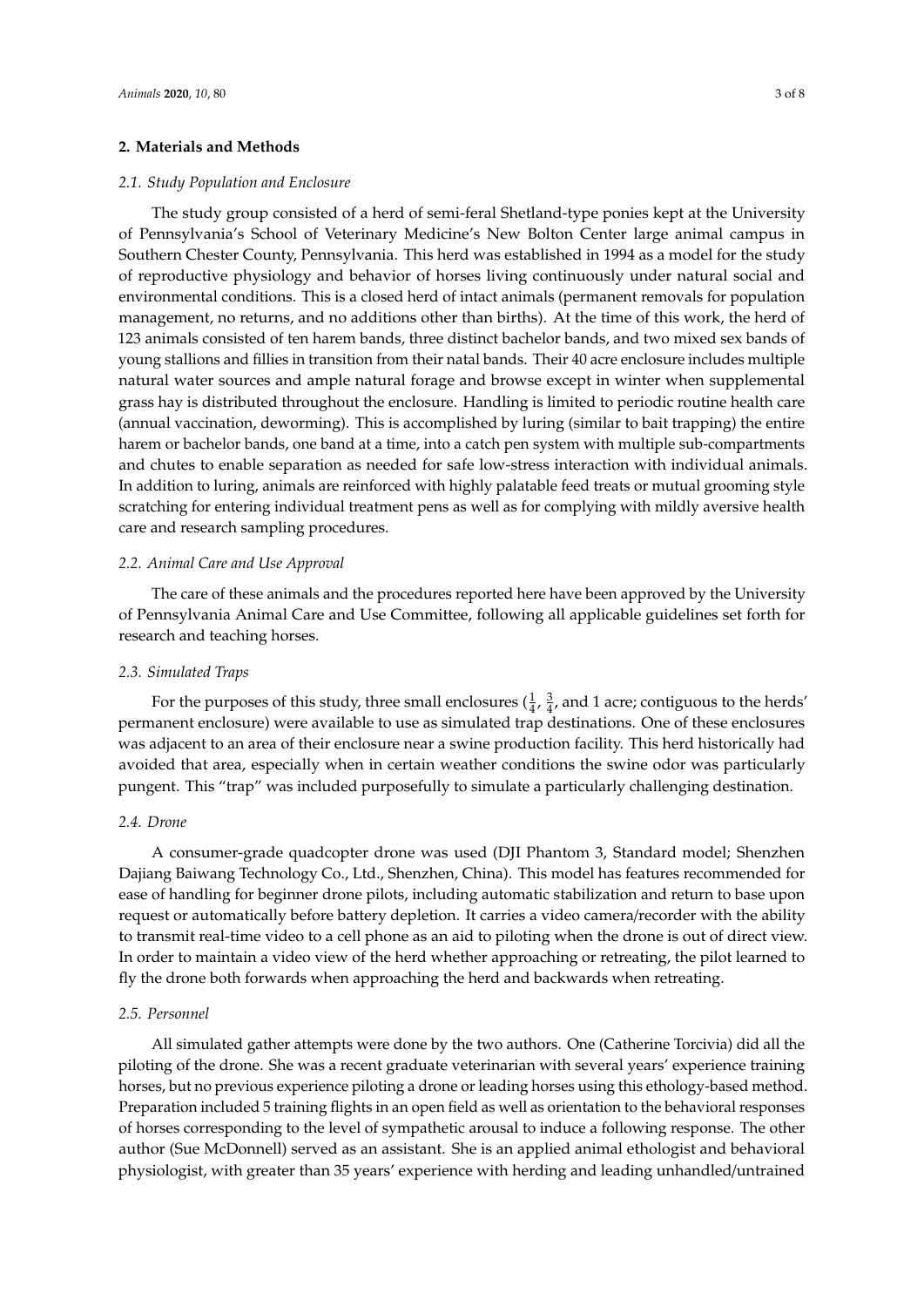horses and ponies, as well as similar work with sheep, cattle, and camelids for repeated low-stress capture or herd relocation. The role of the assistant was to observe the herd in order to instantaneously advise the drone pilot via cell phone concerning the behavioral response of the ponies and suggest

drone maneuvers to maintain the herd's interest and following behavior. She also video recorded the gather process from the ground as feasible, including the drone as it approached the herd and the herd's response. The assistant was positioned at a distance of at least 50 m from the nearest herd member, either outside or inside the enclosure. This herd is generally accustomed to the routine presence of 1 to 3 field behavior observers similarly standing off at distance of 50 to 100 m for hours at a time, either inside or outside of their enclosure, such that ongoing herd activities appear undisturbed. For several weeks before the start and continuing through this project, behavior observers (including at times the pilot and assistant) were present during most daylight hours other than during these gather sessions.

# *2.6. Simulated Gather Attempts*

The proposed plan was to conduct drone gather attempts on up to 10 occasions at 1 to 5 day intervals, weather permitting. The particular model of quadcopter employed is self-stabilizing in wind speeds up to 30 mph, however both smoothness of flight and battery life are markedly reduced in wind speeds greater than 5 mph. Therefore, gather sessions were done only with no more than a light breeze. On any given flight day, the location of the herd was assessed, and a destination and trap planned.

#### *2.7. Technique*

Behaviors consistent with sympathetic response to a novel, potentially threatening stimulus, at the level that evokes a state of curious alert/mild concern resulting in following (monitoring) typically include alert posture, conflict behaviors, such as sudden outburst of inter-male aggression, rotational head shaking, head threats toward the stimulus, and moderate alarm calls among herd mates [\[7\]](#page-7-3). Response of horses to an inanimate remotely controlled ground vehicle has been reported previously, although in round pen training with one horse that included initially chasing before retreating [\[8\]](#page-7-4).

# *2.8. Flight Data*

Drone and ground camera video recordings were reviewed to summarize the number of approaches, the latency (flight time) to evoke to whole herd following, total flight time to the pre-determined destination, as well as gait/s at which the herd followed the drone.

### **3. Results**

Drone gather attempts were undertaken on 10 different occasions between June 21 and July 17, 2017. The gather plan and results for each are summarized in Table [1.](#page-4-0) For eight of the 10 attempts, all 123 animals in the herd reached the planned destination with total flying times ranging from approximately 4 to 38 min flying time. For the trap enclosure near the swine facility, which was expected to be the most challenging destination, successful simulated gathering of the entire herd was accomplished with a flying time of 20 min. The majority of flying time involved initiating following; once the whole herd was following, there was uninterrupted travel into the trap. For one of the two unsuccessful occasions, the alert and whole herd following responses were successfully initiated, but the designated destination was not reached. For the other, momentary following by a few lead ponies was repeatedly initiated, but following by the entire herd was not successfully evoked.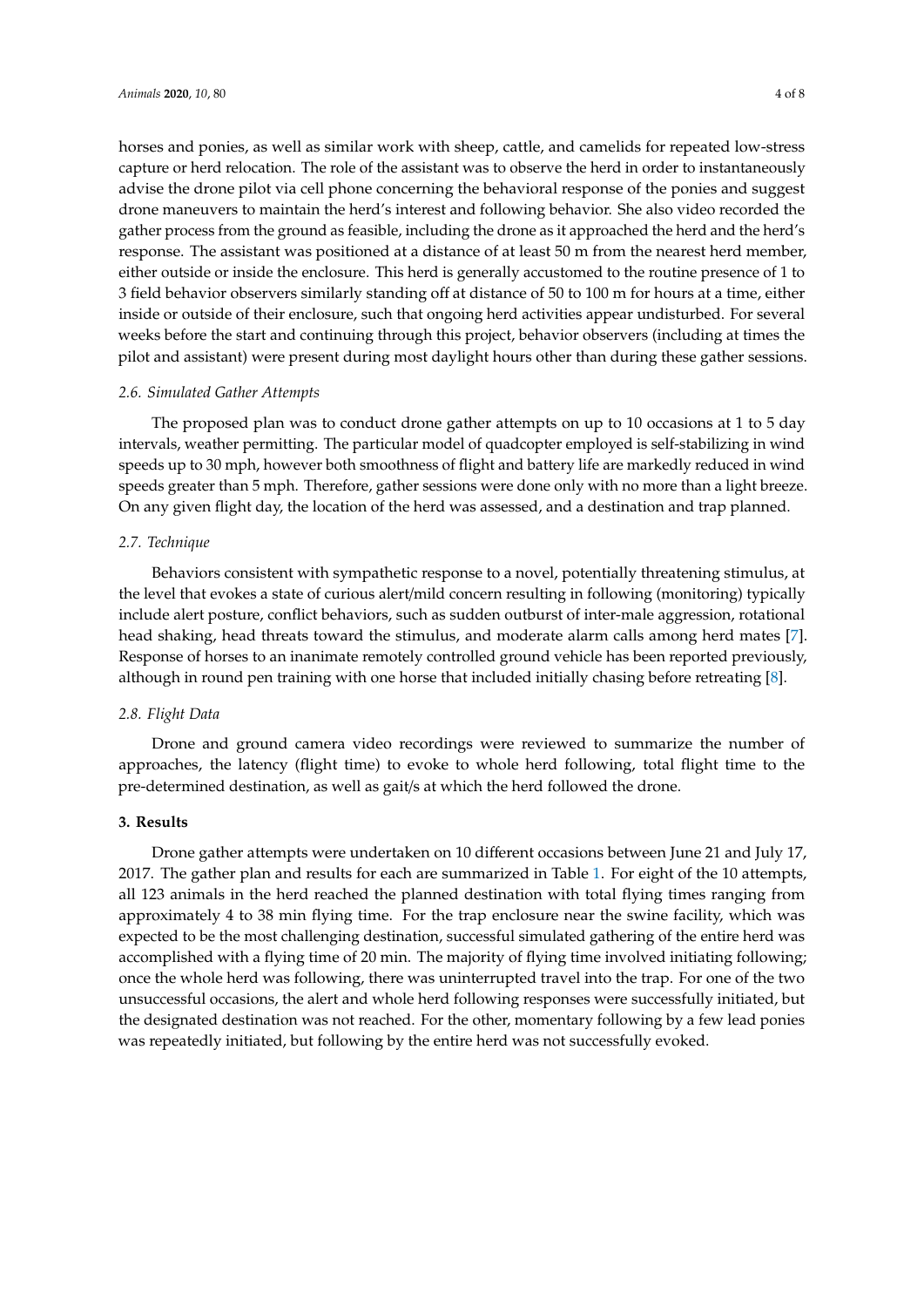<span id="page-4-0"></span>

| Date               | Intended<br><b>Destination/Miles</b><br><b>From Starting Point</b> | Approaches/Minutes<br>to Whole Herd<br>Following | <b>Total Flight</b><br>Duration<br>(Minutes) | Gaits <sup>*</sup> |
|--------------------|--------------------------------------------------------------------|--------------------------------------------------|----------------------------------------------|--------------------|
| Jun 21             | Trap $A/0.3$                                                       | 9/4.5                                            | 6.3                                          | ST-FT (SCS)        |
| <b>Jun 22</b>      | Trap $B/0.4$                                                       | 1/0                                              | 4.25                                         | ST-FT (SCS)        |
| $\mathrm{I}$ un 23 | Trap $C/0.3$                                                       | 13/8                                             | 20.1                                         | FW-ST-SC           |
| $\mathrm{Jun} 26$  | Trap $A/0.3$                                                       | 23/3 unsuccessful **                             |                                              |                    |
| <b>Jun 27</b>      | Trap $A/0.5$                                                       | 11/16 unsuccessful ***                           |                                              |                    |
| $\lceil$ ul 11     | Swamp $/0.25$                                                      | 29/10                                            | 32                                           | FW-ST-SC           |
| Jul $12$           | Trap $A/0.3$                                                       | 1/0.6                                            | 10.5                                         | SW-FW (SCS)        |
| Jul $12$           | Trap $A/0.3$                                                       | 26/22                                            | 24.5                                         | SW-FW-ST           |
| $\text{Iul} 14$    | Trap $B/0.3$                                                       | 2/1                                              | 7.2                                          | ST-FT-SC           |
| <b>Jul 17</b>      | Trap $B/0.4$                                                       | 41/10.5                                          | 38                                           | <b>SW</b>          |
|                    |                                                                    |                                                  |                                              |                    |

|  | Table 1. Summary of drone gathers. |  |  |
|--|------------------------------------|--|--|
|--|------------------------------------|--|--|

\* Gaits: SW = slow walk; FW = fast walk; ST = slow trot; FT = fast trot; SC = slow canter; (SCS) = straggler juveniles slow canter to catch up to family band. \*\* Wind conditions marginal for auto stabilization capacity, causing rapid battery drain, requiring battery change. \*\*\* Low foliage over narrow passage limited drone path of flight.

In all cases, one or more stallions were the first to alert to the approach of the drone as well as to initiate following of the drone's retreat. Those stallions vocalized in a characteristic loud distant call back to the remainder of the herd, which then reflexively coalesced and followed en masse. During travel to the trap, stallions periodically called back, which resulted in re-energizing their focused following. By adjusting the airspeed of the drone, the pace of the herd in general was controllable to a fast walk with occasional slow trot. Typically, one or more juvenile stragglers, that at the time had been either in recumbent sleep or away from their natal band with playmates, cantered or galloped short distances to catch up to their family. As the herd travelled and arrived into the traps, in all cases, harem band integrity was maintained.

After the first few gathers, there was some indication that the ponies habituated to the approach of the drone. Serendipitously, we found that landing at a distance of approximately 15–30 m ahead of the leading animals stimulated renewed curiosity, approach, and then following upon drone take off. For subsequent gather attempts, alteration of the visual/auditory characteristics of the drone by attaching reflective Mylar ribbon streamers to the landing gear also appeared to renew sufficient interest. Additionally, approaching different harem or bachelor groups that had not previously led the herd response was effective.

Typical drone altitude to effectively evoke appropriate level of interest was usually between 2 and 6 m above ground at a distance typically of under 10 m ahead of the leading animals, with a slow gradual approach with intermittent momentary hovering, and faster sweeping retreats of 5 to 10 m. Variation in response seemed related to ambient noise and wind direction, as the propeller sound often appeared to be the initial stimulus attracting attention.

# **4. Discussion**

These results provide preliminary proof of the concept that aircraft can effectively lead, as opposed to drive, herds of horses into a trap. Using a small quadcopter drone, the method was successful on the first attempt and was repeatable on multiple occasions in one semi-feral herd. This included leading of the same entire herd to various pre-selected destinations, with some destinations repeated on subsequent occasions. The pace of the herd was controllable to no more than a slow trot, with occasional individual animal exception, and harem band integrity was maintained through the process. Compared to current helicopter chase methods, all of these aspects would likely improve the welfare of the animals during the capture process. This less stressful experience associated with capture would have considerable implications for those horses removed from the range with the goal of adoption into private care, taming, and training.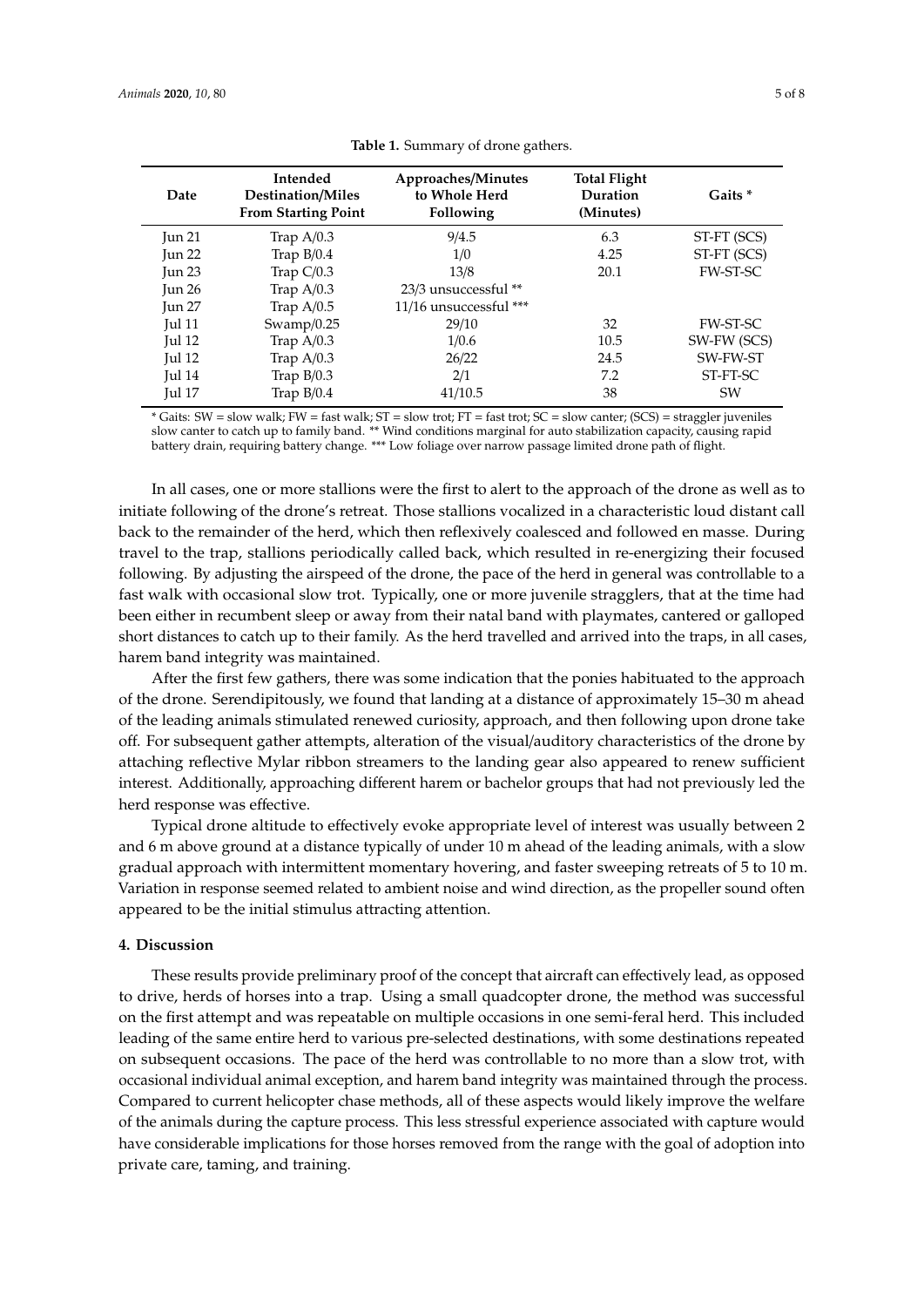As hypothesized, leadership of the herd in these gather attempts was primarily by stallions. This may represent an important practical advantage for repeated capture of wild horses for on-range population control. Wild horse population fertility control methods currently in use (immunocontraceptives Porcine zona pellucida and gonadotropin releasing hormone vaccines) require repeated capture and handling. Mares are the target of the most aversive handling, that would likely increase difficulty for future capture. If band integrity can be maintained, the experience for stallions will be even less negative than current practice. Additionally, if all captured horses could be positively reinforced upon entering the trap and during capture (i.e., fed highly palatable grain or hay), that would help to offset the negative aspects of the capture. If that were the case, repeated capture would be expected to be more efficient and less problematic. With repeated exposure, the aircraft would likely become a conditioned positive stimulus, just as a ranch vehicle that is associated with positive experience (typically feeding) becomes a conditioned positive stimulus for horses or cattle. With these semi-feral ponies, no grain or hay was provided as positive reinforcement, either along the routes or at the destinations.

In this work, it appeared that ponies habituated to the drone as a novel mildly threatening stimulus. When we altered the appearance and sound, interest was renewed. We propose that, if associated with a positive outcome, the motivation for following the drone would change from the monitoring of a potential threat to positive and goal-directed—in which case, habituation to the stimulus would not be problematic. Rather the strength of following response should increase with continued positive experience. This would make repeated gathering an even more efficient, less stressful, and safer experience. The response of horses to inanimate stimuli, including behavior modification using positive and negative reinforcement, has been demonstrated in a round pen ground training paradigm, using a remote controlled toy car [\[8\]](#page-7-4). The addition of positive reinforcement in the gather context is worthy of further study. Provision of small caches of highly palliative feed stuffs along the route of travel would theoretically increase positive motivation for following the aircraft.

There are obvious limitations to this semi-feral herd and its environment as a model for truly feral horses. For example, the distance traveled on any occasion was limited, and considerably less than is done with helicopter gathers, which can be up to 16 km. It remains to be tested how far over more difficult terrain a herd of horses will maintain following. It is also reasonable to question whether this semi-feral herd, that is much more accustomed to people, as well as living in a familiar enclosure adjacent to the simulated traps, is an adequate model for demonstration of the induced following phenomenon. It is important to appreciate that the following behavior was induced by the drone, and not associated with people who were remote to the drone and to the herd. The drone was a completely novel and unusual stimulus, presumably ruling out previous experience with humans as a factor. This would be the case in an open-range application, where the remote pilot would be well away from the herd as it travels and not near the trap. Trap gates also could be closed by remote control, eliminating the need for people at the trap during capture.

Our initial aim was to use a drone simply as a model for manned light aircraft. Currently, manned aircraft minimum airspeeds, even for ultralight and auto-gyro craft, would require carefully flying a pattern, for example zig-zag, that would maintain a stimulus to effectively lead a herd at the desired slow pace. At the current pace of technological advances in unmanned aerial vehicles, it is expected that drones may be more effective and safer than manned aircraft.

At the start of this project, the drone pilot was inexperienced with drone technology, as well as with piloting aircraft of any type. She was well familiar with domestically managed horses, but not specifically with the following behavior phenomenon or with horses living in semi-feral natural social and environmental conditions. Nonetheless, with minimal orientation and real-time remote guidance of the equine ethologist experienced with using this behavioral phenomenon to lead horses on foot, the drone pilot's first attempt was successful. After only a few sessions, this pilot became proficient at flying the drone backwards in order to use the camera to monitor the leader animals' behavior in order to make instantaneous flight path and speed adjustments required to maintain the herd's appropriate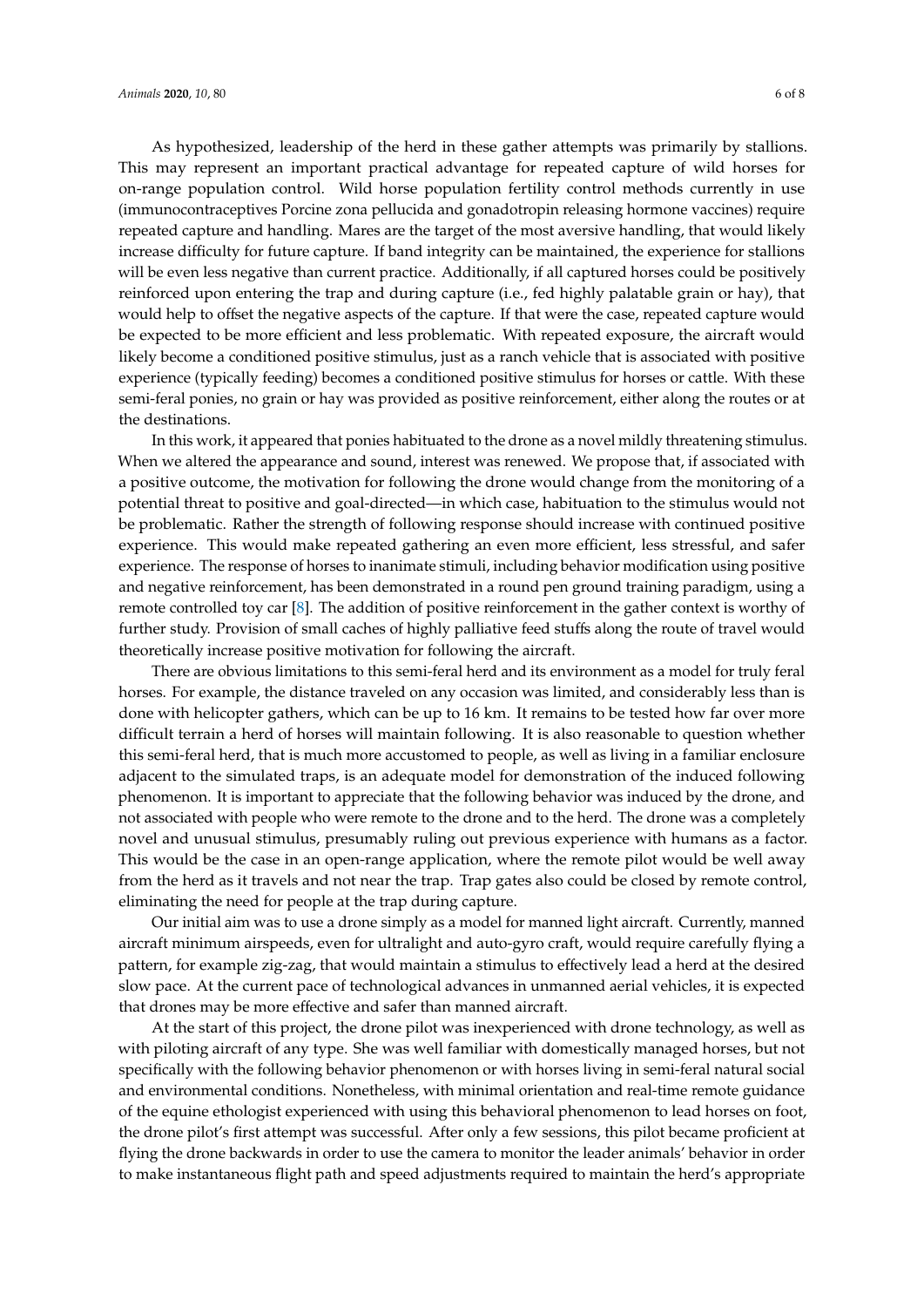level of interest. This rapid acquisition of behavior observation and piloting skills is encouraging for training of additional drone pilots. Further improvements in technology, such as both rear- and forward-facing drone cameras and a viewing device with larger screen (than cell phone), would likely enhance acquisition of those skills. In practice, the expectation would be to become proficient in these skills in advance of an actual gather attempt by practicing in simulated large pasture herds.

For this preliminary work, we chose to use a small commercially available drone for several reasons. These reasons included cost and features designed to enhance success of novice drone pilots. Much more sophisticated drone technology would be required for gathering under most range conditions of various wild horse herd management areas. Long battery life for the expected greater distances, as well a greater range from the control base, and advanced on-board real time video camera for simultaneous forward and rear view real-time monitoring of herd and the route of travel. The drone pilot would also typically require advance knowledge of the terrain and best route of travel both for the horses and for the drone. However, the technology is available (at a much greater cost) that can meet these requirements.

Drones are currently in use for herding domestic animals, including sheep and cattle [\[9\]](#page-7-5). Anecdotally, we have heard of plans to use drones to move wildlife, including horses. The strategy is to use the traditional driving method of pressure from behind, as opposed to leading as we did with these ponies. Drones are also being employed in other aspects of wildlife management and research, for example for performing population surveys and studying behavior or movement patterns [\[10,](#page-7-6)[11\]](#page-7-7).

Finally, the authors plan to next obtain further proof of the concept with a herd of feral horses that have been removed from the range and are now privately managed in a refuge. The enclosure is far larger than what was available with this semi-feral herd of ponies, and the terrain is more typical of some of the wild horse management areas. The proposed herd includes intact stallions, mares, and young living relatively undisturbed under natural social conditions. Should this method continue to show promise, further research could include obtaining data on physiologic and behavioral measures of stress for comparison with other methods of capture.

#### **5. Conclusions**

This preliminary proof of the concept project in one model herd demonstrates that horses can be led using a drone. The technique was effective on the initial attempt and repeatedly over a period of one month. Further work will be required to evaluate the feasibility of this method in truly feral herds, using more sophisticated drone technology suitable for longer flights, with more sophisticated onboard video for remotely locating and moving herds on expansive terrain.

**Author Contributions:** Both authors have read and agree to the published version of the manuscript. Conceptualization, S.M.; methodology, S.M. and C.T.; resources, S.M.; technical conduct of study, S.M. and C.T.; data curation, C.T.; writing—original draft preparation, S.M.; writing—review and editing, S.M, C.T.; project administration, S.M.; funding acquisition, S.M. All authors have read and agreed to the published version of the manuscript.

**Funding:** The pony herd is supported in part as a Dorothy Russell Havemeyer Foundation project. Author C.T was supported as a Havemeyer Veterinary Research Fellow. The drone was a gift-in-kind from author S.M.

**Conflicts of Interest:** The authors declare no conflict of interest.

#### **References**

- <span id="page-6-0"></span>1. United States Department of Interior Bureau of Land Management Wild Horse and Burro Program. Available online: https://www.blm.gov/programs/[wild-horse-and-burro](https://www.blm.gov/programs/wild-horse-and-burro) (accessed on 20 December 2019).
- <span id="page-6-1"></span>2. Using Science to improve the Wild Horse and Burro Program: A Way Forward. The National Academy of Sciences. Available online: https://www.nap.edu/resource/13511/[wild-horses-report-brief-final.pdf](https://www.nap.edu/resource/13511/wild-horses-report-brief-final.pdf) (accessed on 20 December 2019).
- <span id="page-6-2"></span>3. Pollitt, C. Mereenie Brumby Muster Documentary August 2015. Available online: https://[vimeo.com](https://vimeo.com/151717660)/ [151717660](https://vimeo.com/151717660) (accessed on 20 December 2019).